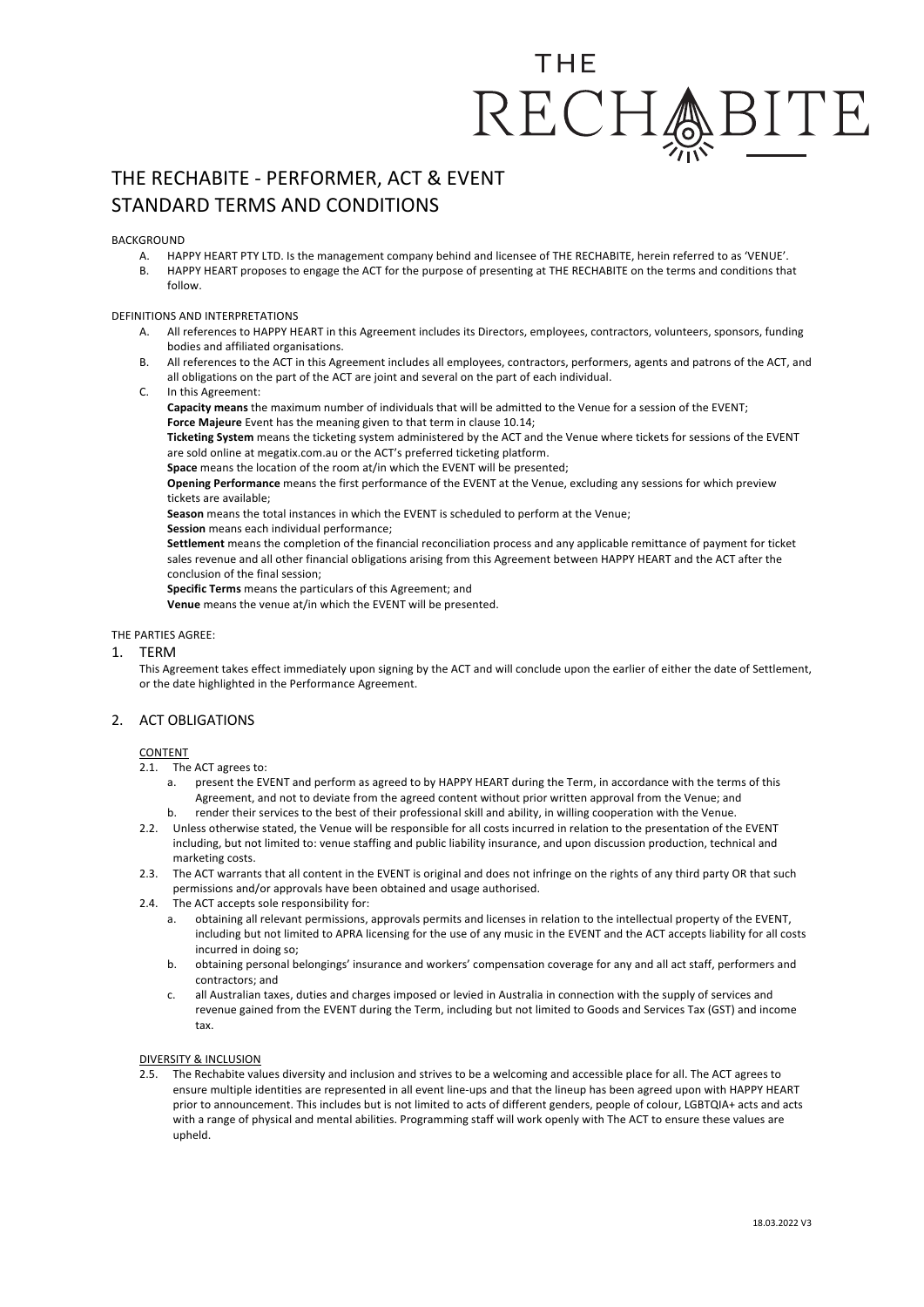### EXCLUSIVITY

- 2.6. If applicable and/or upon discussion, the ACT will present the EVENT in Western Australia exclusively at the Venue for HAPPY HEART for the period of the TERM.
- 2.7. If applicable and/or upon discussion, the ACT agrees to inform HAPPY HEART in writing of any other Australian performances of the EVENT occurring outside of Western Australia for the period of the TERM plus three month before the TERM plus six months after the TERM.
- 2.8. If applicable, breach of clauses 2.5 and 2.6 may give rise to relevant financial implications and repercussions.

# RECHABITE PARTICIPATION

- 2.9. The ACT acknowledges and agrees that it must:
	- a. provide detailed and accurate information to HAPPY HEART as and when required by the Venue including, but not limited to, the deadlines specified in the Specific Event Terms;
	- b. respect and not disparage nor bring into disrepute the Venue, HAPPY HEART, Venue staff and Directors, Venue affiliated organisations, or sponsors of either the Venue or HAPPY HEART;
	- c. provide contact details for all participants involved in the presentation of the EVENT, including, but not limited to, full names, email addresses, postal addresses and contact phone numbers; and
	- d. comply with all Venue policies and procedures that are made available to the ACT.

### MARKETING

- 2.10. Unless otherwise stated and subject to clauses 2.11 and 2.13, the ACT is responsible for the creation, production and distribution of marketing or promotional materials and for the marketing and promotion directly related to the EVENT. This does not preclude the ACT from entering into an agreement with the Venue for it to create, produce or distribute marketing and promotional materials external to this Agreement.
- 2.11. The ACT agrees to:
	- a. adhere to all marketing embargoes and instructions issued by HAPPY HEART, including an embargo prohibiting the announcement of the ACT'S involvement with the Venue or the publishing of any details about THE RECHABITE program online or elsewhere prior to the date HAPPY HEART specifies (upon discussion) or after approval by HAPPY HEART;
	- b. if applicable, cooperate with all promotional activities as requested by HAPPY HEART, within reason and subject to artist availability including, but not limited to, interviews, photo shoots, promotional appearances, giveaways and reviews. The ACT agrees to provide details of a representative contact to facilitate such activities; and
	- c. supply marketing and promotional material as required by HAPPY HEART including, an ACT logo if available, links to relevant websites and/or social media (including Facebook, Twitter and YouTube), a biography, media release and/or show blurb.
- 2.12. The ACT warrants that any materials supplied will be original and that use of the materials by the Venue, HAPPY HEART, HAPPY HEART affiliated organisations, or sponsors of either the Venue, HAPPY HEART will not infringe any other party's copyright interests.
- 2.13. The ACT acknowledges and agrees that:
	- a. HAPPY HEART will assist in the marketing and promotion of the EVENT at the Venue if required;
	- b. HAPPY HEART may reasonably edit or modify these materials without seeking approval from the ACT to fit different size requirements, colour profiles and use across different media;
	- c. no additional compensation shall be paid by the Venue to the ACT for any interviews and/or promotional activity that it undertakes, unless confirmed by the Venue in writing;
	- d. any marketing or promotional activity undertaken by the ACT must adhere to guides, policies and procedures as issued by the Venue and must be submitted to the Venue for written approval prior to the fabrication, distribution or commencement of any such activity; and
	- e. HAPPY HEART has the absolute and unfettered right to veto any marketing or promotional material undertaken or prepared by the ACT, and/or to require the act to retract, remove, repair or restore any marketing or promotional material failing to meet The Rechabite Brand Guide standards, at the expense of the ACT.

#### SPONSORSHIP

- 2.14. The ACT must not enter into a sponsorship relationship without prior written approval from HAPPY HEART, where such approval will not be unreasonably withheld.
- 2.15. HAPPY HEART reserves the right to enter into sponsorship relationships on behalf of the Venue.
- 2.16. The ACT agrees to honour, within reason, any requests from HAPPY HEART relating to sponsorship requirements of official Venue sponsors.

# 3. THE VENUE'S OBLIGATIONS

- 3.1. HAPPY HEART will undertake the production and presentation of the EVENT, including but not limited to:
	- a. the submission of the EVENT in order to appear on their website subject to timely provision of relevant information by the ACT;
	- b. the production of the Venue's website and inclusion of a listing of the EVENT on the Venue's website, subject to timely provision of relevant information by the ACT;
	- c. offering, at its discretion, promotional opportunities to the ACT;
	- d. upon discussion the provision of ticketing services (for ticketed events only) via the Venue's preferred ticketing system (Megatix) or the ACT's preferred ticketing platform;
	- e. any additional support as stated in the Specific Event Terms.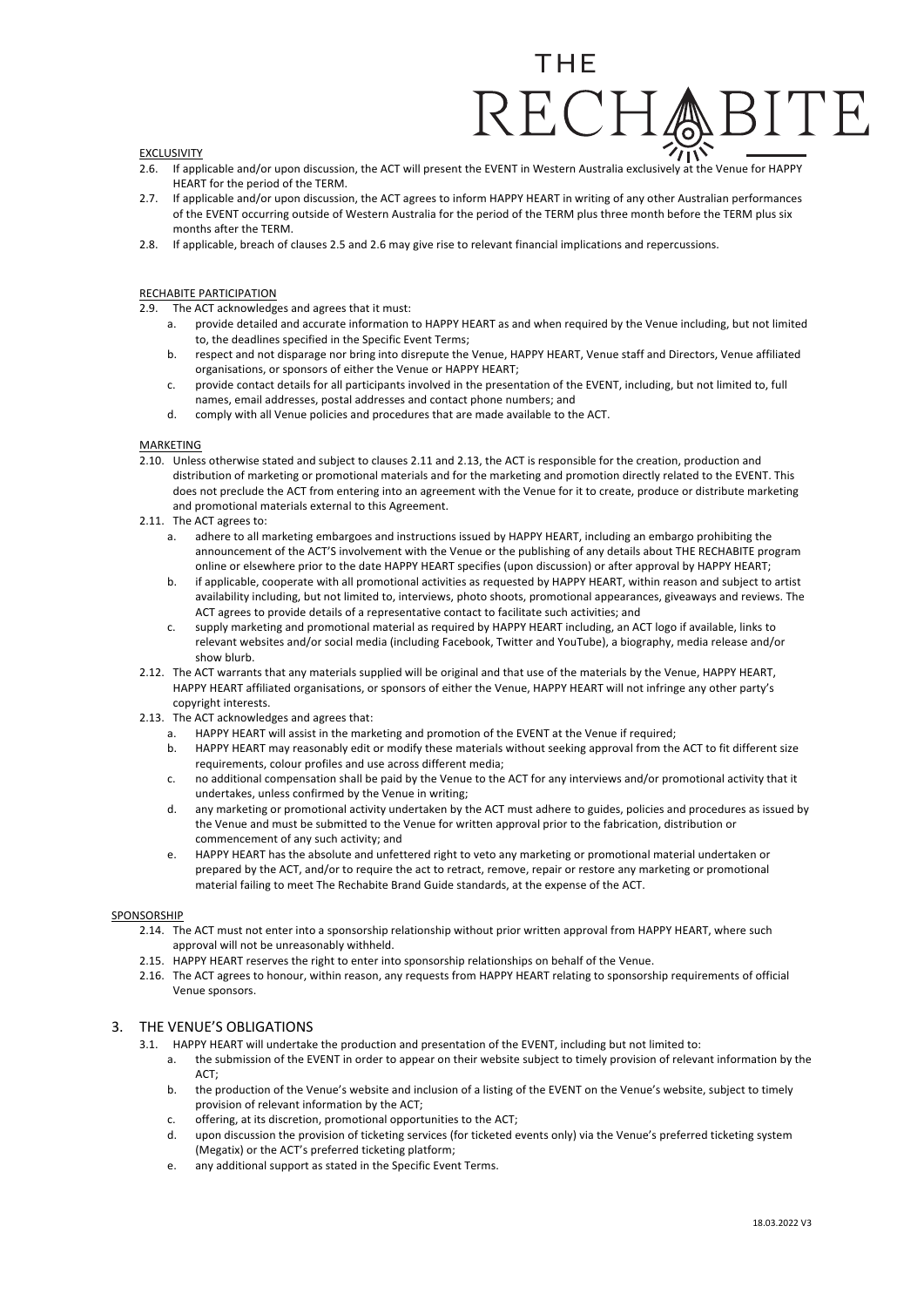# 4. TICKETING AND SETTLEMENT

# THF

# TICKETING SYSTEM

- 4.1. The ACT will manage tickets via the Venue's preferred ticketing system (Megatix) or the ACT's preferred ticketing platform as detailed in the Specific Event Terms, unless prior discussed and approved by the Venue in writing.
- 4.2. The ACT agrees that the entire capacity of each session of the EVENT shall be listed, managed and sold via HAPPY HEART on behalf of HAPPY HEART and agrees not to make any other ticketing or sales arrangement unless prior discussed and approved by the Venue in writing.
- 4.3. Ticket prices shall include GST.
- 4.4. Ticket prices are inclusive of the Ticketing Fees.
- 4.5. The ACT must not solicit donations or other monies from audience members during the EVENT additional to ticket price
- without prior written approval from HAPPY HEART, where such approval shall not be unreasonably withheld. 4.6. All ticket exchanges are subject to the applicable terms and conditions. Please note exchange charges may apply.

# COMPLIMENTARY TICKETS & HOLDS

- 4.7. The Venue will hold 20 tickets from the EVENT's ticket capacity for partners, stakeholders, and venue, to be allocated at the discretion of HAPPY HEART.
- 4.8. HAPPY HEART reserves the right to adjust the number of Holds per Session in response to demand.
- 4.9. HAPPY HEART agrees to release any unallocated holds (including ACT Holds) to the saleable pool of tickets.
- 4.10. Additional complimentary tickets for the ACT are to be allocated by the ACT, subject to capacity availability, at a cost to the ACT of \$2.20 (Hello Rooftop Bar) or \$2.50 (Goodwill Club) or \$3.30 (Rechabite Hall/Multi-Level) per ticket (to be deducted at Settlement).

# SETTLEMENT

- 4.11. Financial reconciliation of ticket sales will occur no later than 14 days after the EVENT conclusion via Electronic Bank Transfer, subject to:
	- a. the ACT (or payee of Settlement) providing HAPPY HEART with all necessary financial details including, but not limited to; i. Bank Account Details;
		- ii. ABN and GST Status, or Statement by Supplier (if payment is being made to an Australian individual or company); iii. ABN and GST Status, or Tax Withholding Variation (if payment is being made to an International individual or
		- company);
	- b. the ACT having completed all other requirements detailed in the Specific Event Terms; and
	- the ACT not being in breach or having any outstanding obligations under this Agreement.

# 4.12. At Settlement HAPPY HEART will:

- a. deduct any agreed additional expenses incurred by it on behalf of the ACT; and
- b. provide the ACT with a Recipient Created Tax Invoice detailing, where applicable, income, deductions and additions. 4.13. Unless agreed otherwise, the ACT is and will remain solely responsible for the payment of artists, suppliers, and contractors
- associated with the EVENT and HAPPY HEART will not enter into discussion with suppliers in regard to unpaid accounts.
- 4.14. If the ACT is GST registered, HAPPY HEART agrees to return the gross profit of door sales at settlement. If the ACT is not GST registered, HAPPy HEART agrees to return the net profit of door sales at settlement.

# 5. RIGHTS

- 5.1. HAPPY HEART may communicate directly with performers, artists and show producers, in consultation with the ACT.
- 5.2. HAPPY HEART reserves the right to decide on the presentation and production of the EVENT, the presentation and production of the Venue and the marketing and promotion of the Venue at large.
- 5.3. The ACT grants HAPPY HEART, on a royalty-free basis, an irrevocable exclusive license:
	- a. to use the ACT's name, image and biography for promotional activity;
	- b. to use any marketing or promotional materials referred to in clauses 1 , 2.10 and 2.13 in perpetuity to publicise and promote the EVENT and the Venue at large and any subsequent events ran by the Venue;
	- c. to take photographs, audio and/or video recordings of the ACT's rehearsals and performances for archival purposes and to publicise and promote the ACT and the Venue at large, in perpetuity. HAPPY HEART may edit or modify the photographs or recordings without seeking prior approval from the ACT and may share the Photographs and recordings of the EVENT with the ACT upon written request to HAPPY HEART, subject to any conditions that HAPPY HEART considers fit.
- 5.4. HAPPY HEART agrees that the ACT will retain all intellectual property relating to content performed by the ACT at the EVENT unless otherwise agreed in writing.
- 5.5. The ACT grants HAPPY HEART the right to approve media attendance at the ACT's rehearsals and performances and to allow media to take photographs of the EVENT for promotional or review purposes.
- 5.6. Wherever possible, the parties agree to ensure that all photographs and footage of the ACT or the EVENT will contain the correct acknowledgement and titles of the ACT and the Venue. This includes, but is not limited to: event name, artist name, venue name, photographer/videographer and context (e.g. THE RECHABITE 2021).
- 5.7. The ACT acknowledges that the Venue is neither responsible nor liable in any way for any publication or republication by any person other than HAPPY HEART.
- 5.8. The ACT consents to HAPPY HEART doing any act or omissions which would otherwise be an infringement of the ACT's moral rights as a performer.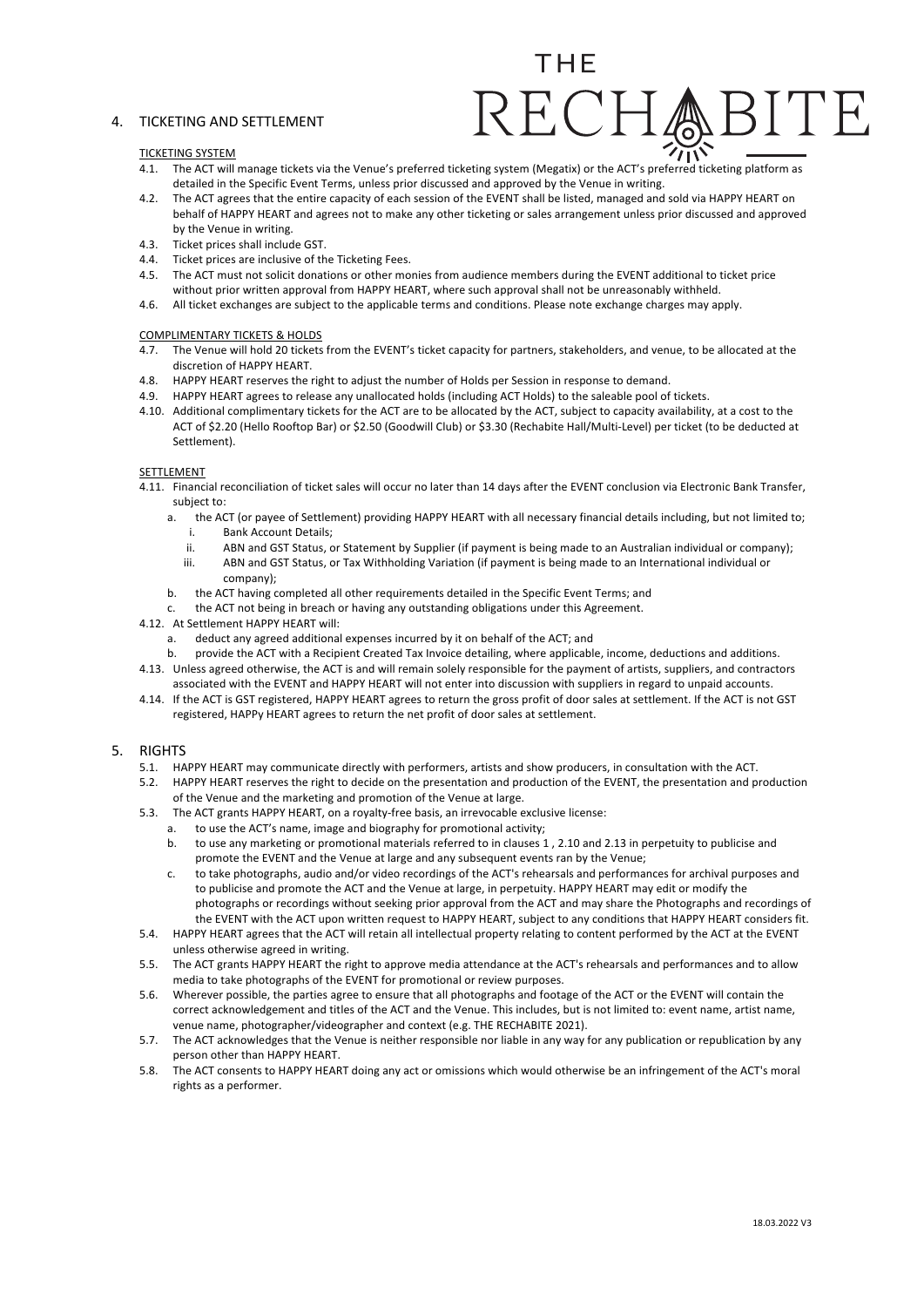# 6. INTERNATIONAL ARTISTS

# THF

#### VISAS

- 6.1. The ACT agrees to cooperate with the Department of Immigration and Border Protection in relation to visa applications.
- 6.2. All fees and charges related to obtaining a visa are the sole responsibility of the ACT and are determined by the Department of Immigration and Border Protection.
- 6.3. HAPPY HEART accepts no liability or responsibility for unsuccessful visa applications.

# WORK RIGHTS

- 6.4. This Agreement and the ACT'S ongoing engagement is conditional on the ACT:
	- a. obtaining and maintaining any appropriate valid visa issued by the Department of Immigration and Border Protection which may be required to enable the ACT to lawfully work in Australia; and
	- b. complying with any visa conditions imposed on the ACT.
- 6.5. If the ACT'S visa status changes, the ACT is required to notify HAPPY HEART immediately and provide full details and information in respect of the ACT'S changed circumstances.
- 6.6. From time to time, HAPPY HEART may conduct a Visa Entitlement Verification Online with the Department of Immigration and Border Protection to ensure the ACT'S ongoing compliance with this clause. The ACT'S acceptance of this Agreement constitutes the ACT'S express consent to HAPPY HEART undertaking any Visa Entitlement Verification Online.
- 6.7. The ACT acknowledges correct permits to enter Western Australia from interstate for the Term in accordance with the State Governments COVID-19 Policy must be obtained – to be managed in consultation with HAPPY HEART.

# 7. CANCELLATION

- 7.1. Other than in the event of a significant or major failure by HAPPY HEART to fulfill its obligations under this Agreement or a Force Majeure Event, the ACT will be ready and able to perform the EVENT, as per this Agreement.
- 7.2. Should circumstances arise that prevent the ACT from fulfilling their obligations under this Agreement, the ACT must notify HAPPY HEART immediately and in any event, no later than 24 hours before the next Session. Should circumstances arise that prevent HAPPY HEART from fulfilling its obligations under this Agreement, HAPPY HEART must notify the ACT within 24 hours of becoming aware of such circumstances.
- 7.3. HAPPY HEART reserves the right to advise the ACT of changes to the date/time listed on the agreement, where circumstances require. Such changes will be advised no later than 4 weeks prior to the Event Date. In the event that this change renders the original booking no longer feasible, every endeavour will be made to find a suitable date/time to reschedule.
- 7.4. If the ACT elects to cancel the EVENT, such election shall not be effective until received in writing by HAPPY HEART. In the event of cancellation for any reason other an Force Majeure Event, any and all expenses incurred by the ACT are nonrefundable.
- 7.5. Should the ACT cancel the EVENT in part or in full or a Session, for any reason other than an Force Majeure Event or some other cause deemed 'necessary and unavoidable' by HAPPY HEART, the ACT must pay to HAPPY HEART (within 14 days of notification by invoice) \$5,000 including GST per session.
- 7.6. The ACT must reimburse HAPPY HEART for any expenditure incurred by HAPPY HEART in relation to the EVENT or SESSION including, but not limited to, any monies already paid to the ACT by HAPPY HEART.
- 7.7. In the event of cancellation due to Force Majeure or any other event beyond the reasonable control of either party, any losses remain where they lie.
- 7.8. In the event of cancellation, both Parties agree to act in good faith and to make all reasonable efforts to mitigate the loss of the other party and endeavour to find a suitable date/time to reschedule.

# 8. TERMINATION AND SUSPENSION

# 8.1. Where:

- a. the ACT fails to comply with any of its obligations under this Agreement or becomes unable to perform any of its obligations and take all actions contemplated under this Agreement;
- b. events or circumstances make it improbable (in the reasonable opinion of HAPPY HEART) that the condition set out in clause 6.4 ( Visa Condition ) can be fulfilled;
- c. the Visa Condition is not fulfilled before 5.00 pm on the day before the Opening Performance;
- d. the Visa Condition having been fulfilled, does not remain fulfilled in all respects at all times until Settlement;
- e. the ACT is unable to use the Venue at any time during the Term as a result of any act, event or cause, other than a lack of funds, which is beyond the reasonable control of the ACT;
- f. any representation, warranty or statement made or repeated by the ACT in or in connection with this Agreement is untrue or misleading in any respect (including by omission) when so made or repeated;
- g. a material provision of this Agreement that purports to impose an obligation on the ACT is or becomes void, voidable, illegal or unenforceable or of limited effect (other than because of equitable principles or laws affecting creditor's rights generally);
- h. the ACT acts in a manner likely to bring itself, HAPPY HEART into disrepute or in a manner which results in a serious incompatibility between the parties, with any such situation to be determined by HAPPY HEART at its sole discretion, then HAPPY HEART may elect to terminate this Agreement with immediate effect by providing the ACT with a notice of termination or, at its election, to suspend the operation of this Agreement until such matter is remedied to its absolute satisfaction by providing the ACT with a notice of suspension.
- 8.2. If the ACT receives a notice of suspension pursuant to clause 8.1, the parties must commence negotiations in good faith as soon as practicable in order to remedy any such matter, including where relevant, to determine alternative dates for the Sessions. No charge or fee is payable by the ACT under during any period that this Agreement is suspended and no payments (where applicable) will accrue or be made by HAPPY HEART to the ACT.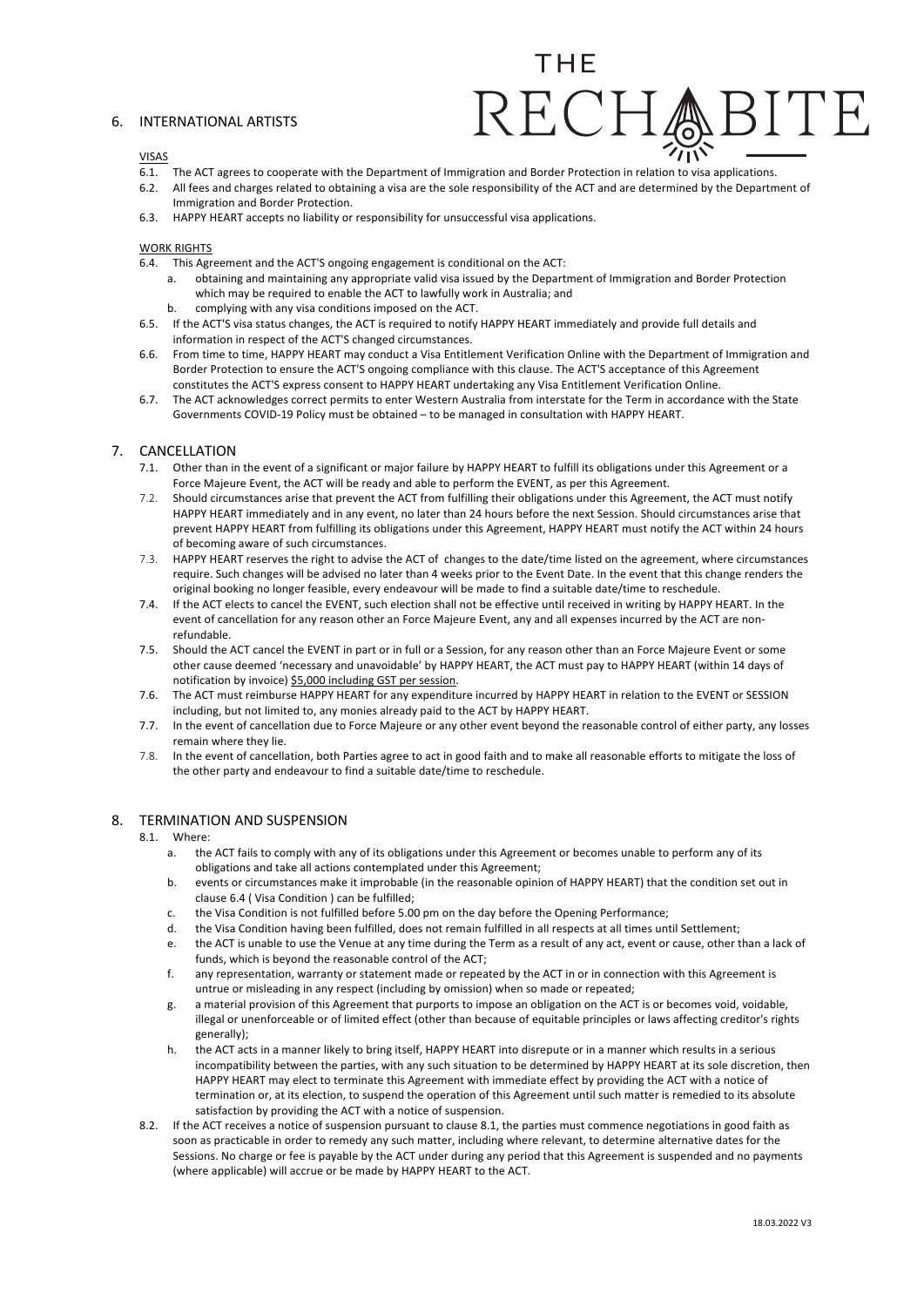- 8.3. If HAPPY HEART elects to terminate this Agreement pursuant to clause 8.1, the ACT will have no entitlement to claim compensation or damages from HAPPY HEART on account of any inconvenience or direct or indirect loss to the ACT. Such termination shall be without prejudice to any remedies HAPPY HEART may have against the ACT for breach or non-performance of any provision of this Agreement.
- 8.4. Despite any other provision of this Agreement, this clause .4 and clauses 2.6, 2.7, 2.8, 2.13, 2.14, 5.3, 5.6, 5.7, 5.8, 10 and 11 survive the expiry or termination of this Agreement.

# 9. INDEMNITY

- 9.1. The ACT indemnifies and must keep indemnified HAPPY HEART its Directors, employees and contractors, from and against all actions, claims, damages, liabilities, costs, fines, levies, penalties, losses and expenses (including legal fees on a full indemnity basis) that may be brought against the Venue or which HAPPY HEART may pay, sustain or incur as a direct or indirect result of any one or more of the following:
	- a. any breach or non-performance of this Agreement by the ACT; or
	- b. any wrongful, willful or negligent act or omission of the ACT or any of its officers, employees, agents or contractors.

# 10. GENERAL

#### NOTICES

- 10.1. Any notice under this Agreement between the Parties must be made in writing and may be personally delivered, mailed or emailed to the addresses set out in this Agreement or to such other addresses as a Party may designate pursuant to this notice provision.
- 10.2. Notices will be deemed to be given:
	- a. Where served personally, upon delivery;
	- b. Where served by post (other than overseas airmail), three (3) Working Days after posting;
	- c. Where served by email, upon receipt of confirmation the recipient has received that email correspondence.

#### NO TENANCY RIGHTS

10.3. Nothing in this Agreement shall create any tenancy rights in respect of the Venue.

#### NO MERGER

10.4. The obligations, warranties, undertakings and indemnities given under or pursuant to this Agreement, to the extent not already fully performed at completion of the provision of the Services, shall not merge on completion of the provision of the Services but shall remain enforceable to the fullest extent, notwithstanding any rule of law to the contrary.

#### NO WAIVER

10.5. No waiver of any breach, or failure to enforce any provision of this Agreement at any time by either party shall in any way affect, limit or waive such party's right to enforce and compel strict compliance with the provisions of this Agreement.

#### ENTIRE AGREEMENT

10.6. This Agreement, including each document, policy or schedule attached to this Agreement from time to time, constitutes the entire agreement, understanding and arrangement (express or implied) between the parties and supersedes all prior and contemporaneous communications and any prior agreements between the parties regarding the subject matter of this Agreement.

#### ASSIGNMENT

10.7. The ACT shall not be entitled to directly or indirectly assign or otherwise dispose of (including by way of sub-contract) any of its rights or interests in, or any of its obligations or liabilities under, or in connection with or arising out of this Agreement, except with the prior written consent of HAPPY HEART, which consent may be withheld at HAPPY HEART's absolute discretion.

#### **VARIATION**

10.8. This Agreement cannot be amended or varied except in writing signed by the parties.

#### SEVERABILITY

10.9. If at any time any part of this Agreement is held by a court of competent jurisdiction to be unreasonable, illegal, invalid or unenforceable for any reason whatsoever, that term will be enforced to the maximum extent permissible so as to affect the Parties' intent, and the remainder of this Agreement will continue in full force and effect.

#### NO RELATIONSHIP

10.10. Nothing contained in this Agreement shall be construed as creating an employer-employee relationship, a partnership, an agency, or a joint venture between the Parties or granting a franchise to either Party. Neither Party shall have authority to make any statements, representations or commitments or to take any action binding the other except as provided in this Agreement or authorized in writing by the other.

#### **COSTS**

10.11. Each party shall bear its own costs relating to the negotiation and preparation of this Agreement and related documentation and any issues arising out of this Agreement.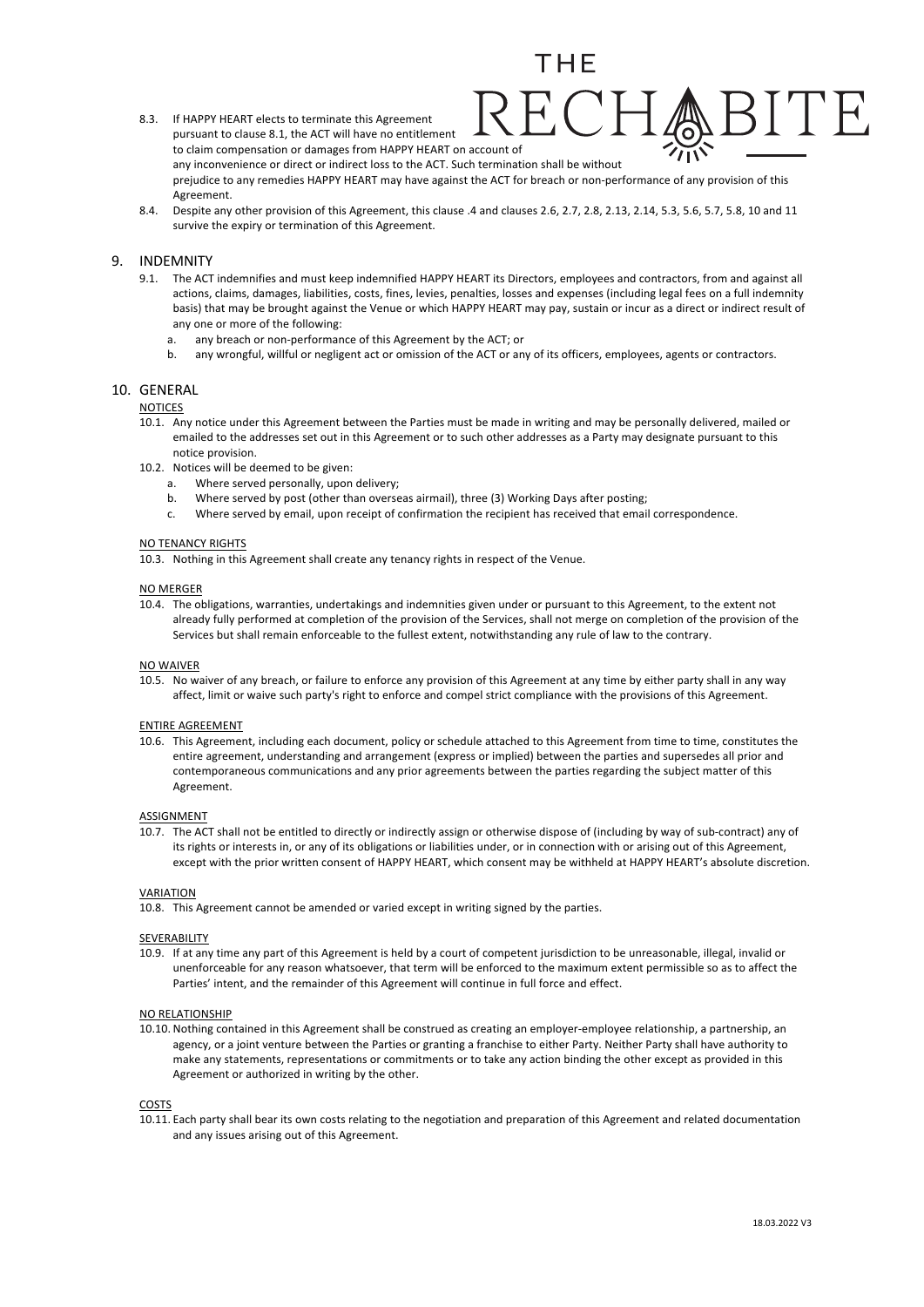# APPLICABLE LAW

10.12. The laws of the State of Western Australia govern this Agreement and both Parties submit to the non-exclusive jurisdiction of the courts of Western Australia. No party will institute legal proceedings unless reasonable steps are first taken to settle any dispute by negotiation.

#### FURTHER ASSURANCES

10.13. Each Party agrees to execute any further documents and do any further acts within its power as may be reasonably necessary from time to time to give effect to the terms and intentions of this Agreement.

#### FORCE MAJEURE

- 10.14. For the purpose of this Agreement, a 'Force Majeure Event' means any act, event or cause, other than a lack of funds, which:
	- a. directly or indirectly results in a party being prevented from or delayed in performing any of its obligations under this Agreement; and
	- b. is beyond the reasonable control of that party;
	- c. *Covid-19:* Should the Venue be required to cancel the EVENT as a result of State Government restrictions and/or advice and direction from relevant third parties, the Venue shall advise the ACT of the same. Upon confirmation that the Venue is cancelling the EVENT for the above reason, the ACT agrees to waive any fees that would otherwise be owed by HAPPY HEART for the remainder of the Term.
- 10.15. Where any failure or delay by a party ( Affected Party ) in the performance of its obligations under this Agreement is caused, directly or indirectly, by a Force Majeure Event:
	- a. the Affected Party must immediately give the other party written notice of that fact as well as notifying the other party on an ongoing basis of the expected duration of the Force Majeure Event and of measures taken to comply with this clause;
	- b. the Affected Party is not liable for that failure or delay;
	- c. subject to the parties agreeing otherwise, the Affected Party's obligations under this Agreement are suspended, to the extent to which they are affected by the relevant Force Majeure Event and in any event excluding any obligations to pay money, for the duration of the Force Majeure Event;
	- d. the Affected Party must use best endeavors to work around or overcome the effect of the Force Majeure Event and recommence performance of this Agreement as soon as possible once the Force Majeure Event has ceased;
	- e. if the Force Majeure Event continues for more than 30 consecutive days and while it continues, any party other than the Affected Party may, at its sole discretion, terminate this Agreement by giving written notice to the Affected Party and all other parties (if any).

#### **AUTHORITY**

10.16. The ACT warrants that they are authorised to enter into this Agreement.

#### CONFIDENTIALITY

- 10.17. All matters pertaining to this Agreement are confidential between HAPPY HEART and the ACT and all affiliated ACT staff or contractors.
- 10.18. If the ACT discloses any confidential information contained in this Agreement in any circumstances that might cause damage to the Venue, its staff, volunteers, clients, stakeholders or Board members, and whether the disclosure takes place during or after the term of this Agreement, the ACT is regarded as having breached confidentiality and HAPPY HEART may choose to pursue legal action.

#### NUDITY POLICY

- 10.19. The ACT agrees to ensure they state the EVENT is 18+ Restricted on all online material including ticketing links and Facebook event pages if it contains any nudity or adult themes.
- 10.20. The ACT agrees to ensure that there is no full nudity in all EVENTS and that the minimum dress is a G-String.
- 10.21. The ACT agrees that all adult entertainment will take place only in the spaces of The Rechabite Hall and the Goodwill Club.

### 11. VENUE USAGE

Subject to the following terms and conditions, the ACT is granted a non-exclusive license to occupy and use the Venue and the theatrical equipment situated therein as detailed in Schedule 1.

#### USAGE

11.1. Throughout the Term, the ACT acknowledges and agrees that it must:

- a. use the Venue only for the permitted use described in the Specific Terms;
- b. comply with all orders and instructions given by HAPPY HEART and its Venue representatives relating to the use of the venue, facilities and equipment and any other amenities, facilities, entrances or passageways in the Venue;
- c. remove from the Venue any employee, contractor, performer or agent of the ACT who fails to comply with any of the orders or instructions given by HAPPY HEART and its Venue representatives;
- d. carry on the permitted use in an orderly and controlled manner, without damage, nuisance or disturbance to any person or property;
- e. not carry on any offensive, harmful, illegal or dangerous act in the Venue, nor encourage or permit Venue patrons to do so;
- f. not do anything which may cause damage to the Venue (including any facilities or equipment located in the Venue) and use its best endeavours to protect and keep safe from theft, damage, harm or loss the Venue, all property belonging to the Venue and any person located at the Venue;
- g. not make any structural alteration to, or attach any fixtures or fittings to, the Venue;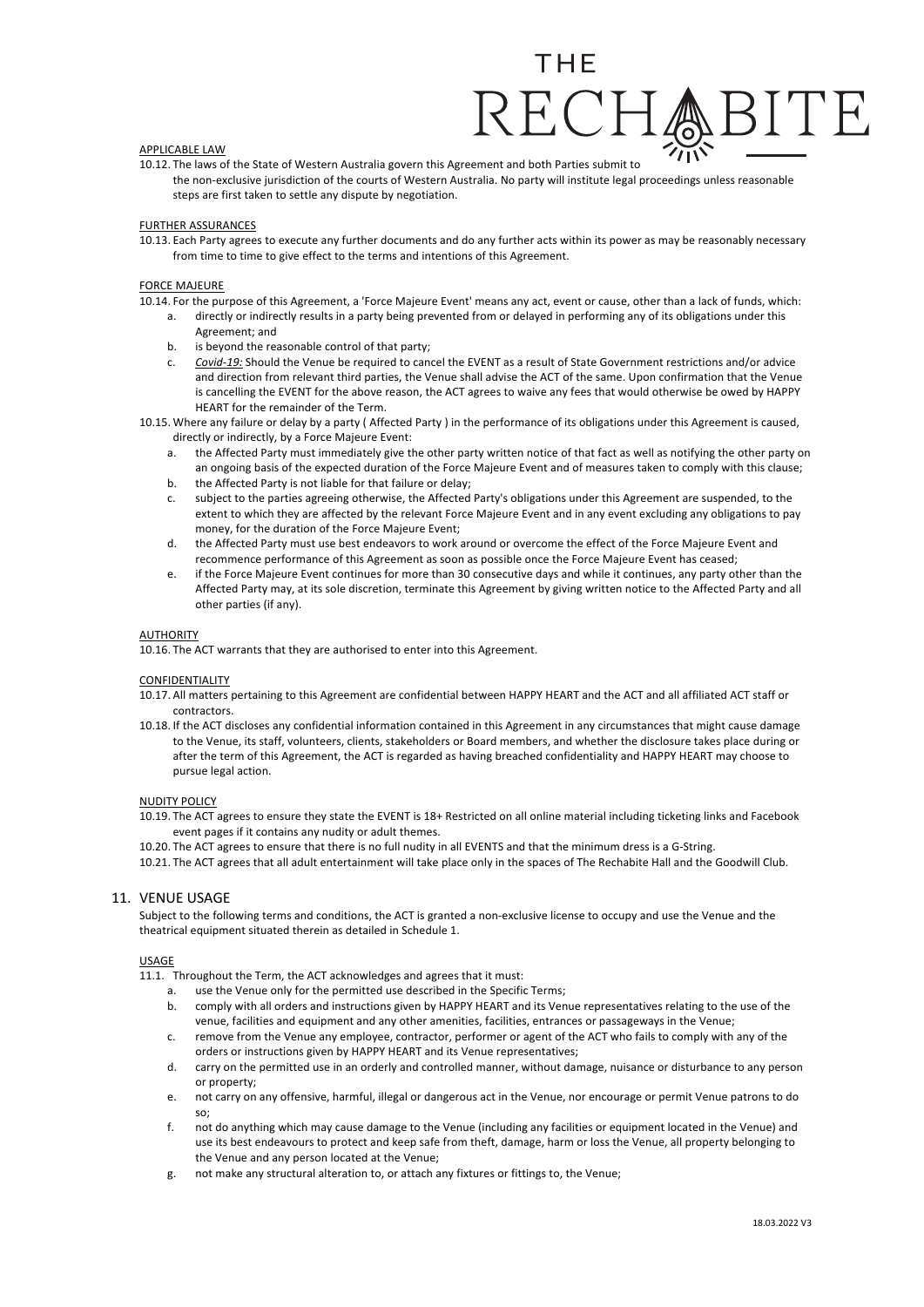- h. not do anything at the Venue which may render void or voidable any of HAPPY HEART's insurance policies, or which may cause the premium on any such policy to be affected;
- i. not interfere with the smooth running of the Venue, nor do anything to obstruct the access of HAPPY HEART patrons, employees, agents, performers or contractors to any area of the Venue; and

- j. not do anything that could degrade or otherwise adversely affect the reputation of HAPPY HEART or the Venue, or any agent, partner, sponsor or associate of HAPPY HEART or the Venue.
- k. not bring any external food or alcoholic beverage into the venue without written approval from the Venue.

#### RESTORATION OF VENUE

- 11.2. The ACT must, at the end of each Session, restore the Venue to the satisfaction of the Manager on duty or any representative.
- 11.3. The ACT shall strike set, remove all props, costumes and technical equipment that is not to remain for the next Session
- immediately following the conclusion of the Session and within the time frame set by the Manager on duty.
- 11.4. In the event that the ACT fails to restore the Venue in accordance with this Agreement, HAPPY HEART may restore the Venue and any costs incurred shall be recoverable from the ACT.

#### VENUE INDEMNITIES

- 11.5. The ACT covenants to use the Venue at the ACT's sole risk and indemnifies and must keep indemnified HAPPY HEART its officers, employees and contractors, from and against all actions, claims, damages, liabilities, costs, fines, levies, penalties, losses and expenses (including legal fees on a full indemnity basis) that may be brought against HAPPY HEART or which HAPPY HEART may pay, sustain or incur as a direct or indirect result of any one or more of the following:
	- a. negligent use, waste or abuse by the ACT of any water, gas, electricity, oil, lighting or other services and facilities in the Venue;
	- b. overflow or leakage of water (including rain water) in or from the Venue caused or contributed to or by any act or omission on the part of the ACT;
	- any accident, loss, damage or injury from any cause whatsoever to property or persons within the Venue or to the Venue itself which is caused or contributed to by an act, omission, neglect, breach or default on the part of the ACT.
- 11.6. The ACT shall immediately bring to the attention of the Manager on duty any damage, breakage, or defect relating to the Venue and immediately make good, subject to the Venue Manager's consent, any such damage, breakage, or defect caused by the ACT.

# ACCESS

The ACT shall only gain access to the Venue at the times specified by the Venue's management staff. This includes, but is not limited to, all load in, load out, performance, rehearsal and technical activities, unless arranged prior with the Program Manager and/or the Production Manager.

#### EVENT MANAGEMENT STAFF

HAPPY HEART will supply Box Office and front of house staff to manage ticketing and entry for patrons to the Venue at its own cost as well as crowd control personnel for the duration of the EVENT, at a level that HAPPY HEART deems appropriate and as required by the liquor license pertaining to the Venue.

# TECHNICAL & PRODUCTION SERVICES

- 11.7. The ACT will have access to the standard in-house Production Equipment, including basic Sound and Lighting at no additional cost. The standard in-house equipment specifics are provided in the Technical Specifications.
- 11.8. The Rechabite Hall includes an in house sound and lighting operator for the scheduled duration of the event and soundcheck before door time.
- 11.9. The ACT may request an early Soundcheck or Technical Rehearsal for a rate of \$55/hr including GST per operator with a minimum of 4 hours.
- 11.10. Goodwill Club & Hello Rooftop does not include in-house sound & lighting operators, however this can be arranged by the venue on request for a rate of \$55/hr including GST per operator with a minimum of 4 hours.
- 11.11. Any technical requirements outside the in-house Production Equipment should be sourced by the ACT and approved by the Venue's Production Manager in writing.
- 11.12. Equipment owned by the Venue but not included in the Technical Specifications for that space may be hired by the ACT at an additional rate.

### PROPERTY AND EQUIPMENT

- 11.13. The ACT is prohibited from operating the equipment and technical facilities of the Venue without the consent of HAPPY **HEART**
- 11.14. Where HAPPY HEART consents to the use of its equipment and technical facilities by the ACT, the ACT must:
	- a. warrant that any operation of equipment and technical facilities shall only be undertaken by suitably qualified employees, agents, performers and contractors of the ACT;
	- b. submit, upon request by HAPPY HEART, the ACT's qualifications to operate the equipment and technical facilities. HAPPY HEART will be entitled to determine, at its sole discretion, whether the ACT is suitably qualified to operate the equipment or technical facilities; and
	- c. indemnify HAPPY HEART for any loss or damage to any equipment or technical facilities that arises directly or indirectly as the result of any acts or omissions on the part of the ACT where the ACT uses any non-HAPPY HEART equipment.
- 11.15. No equipment or consumables belonging to the Venue are to be taken off the Venue's premises for any reason whatsoever, unless by prior arrangement confirmed in writing by the Venue.
- 11.16. Any additional equipment, backline or instruments brought onto the premises by the ACT, or their affiliated artists, is done so at their own risk. THE ACT is responsible for the equipment safety, storage and collection of all their equipment.